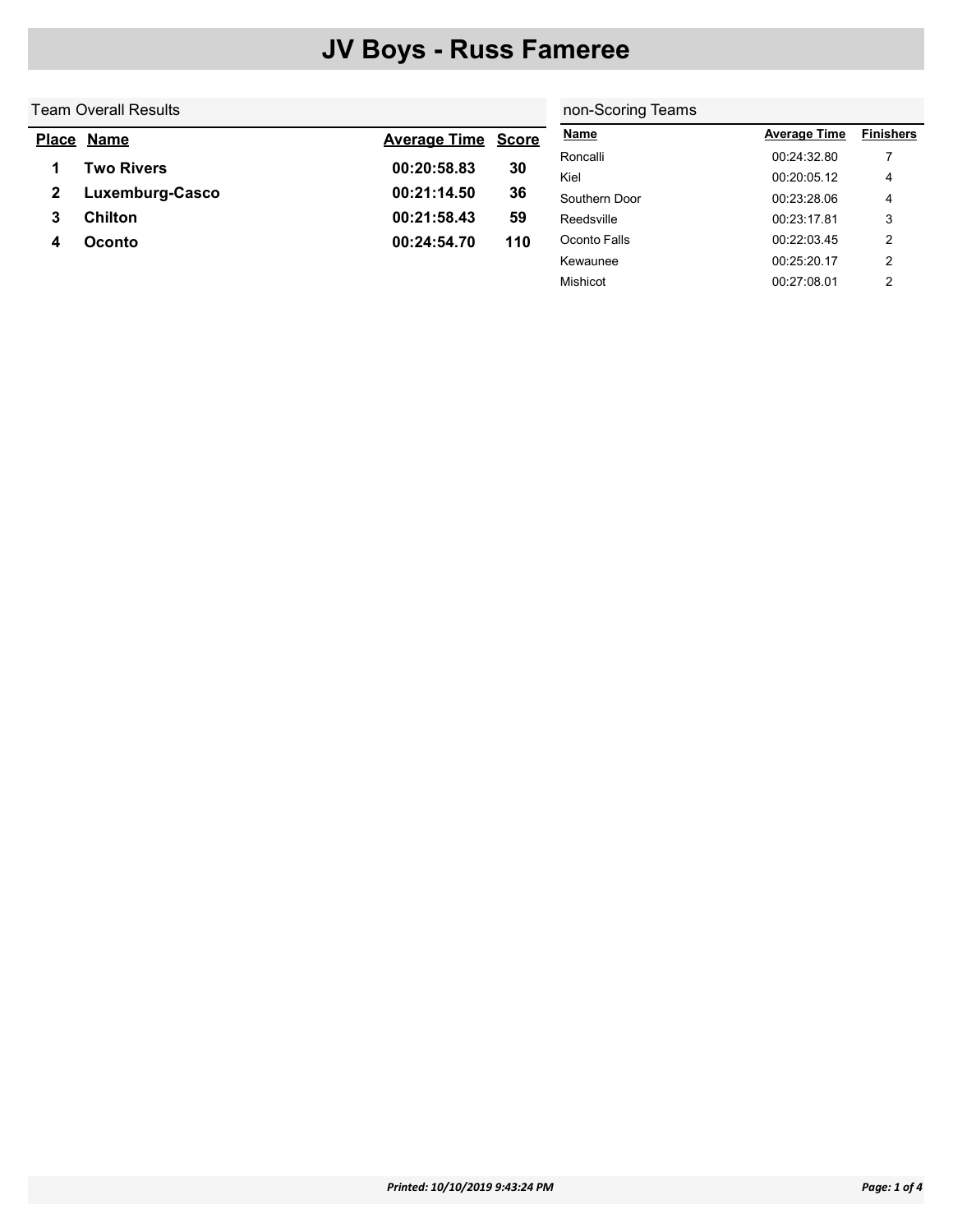Team Results

|              | <b>Place Team Name</b> |                         |      |                         |             | Average Time # of Finishers Team Score |                |
|--------------|------------------------|-------------------------|------|-------------------------|-------------|----------------------------------------|----------------|
| 1            | <b>Two Rivers</b>      |                         |      |                         | 00:20:58.83 | $\overline{7}$                         | 30             |
|              | <b>Team Position</b>   | <b>Overall Position</b> | Bib# | Name                    |             | <b>Chip Time</b>                       | <b>Score</b>   |
|              | 1                      | $\overline{7}$          | 1530 | Joaquin Guynes          |             | 00:20:44.36                            | 3              |
|              | $\overline{2}$         | 8                       | 1532 | <b>Collin Kozlowski</b> |             | 00:20:44.43                            | 4              |
|              | 3                      | 10                      | 1531 | <b>Nolan Hansen</b>     |             | 00:20:54.98                            | 6              |
|              | 4                      | 11                      | 1535 | Devin Wachowski         |             | 00:21:06.55                            | $\overline{7}$ |
|              | 5                      | 14                      | 1529 | <b>Cameron Essert</b>   |             | 00:21:23.83                            | 10             |
|              | 6                      | 22                      | 1528 | Kaiden Bradl            |             | 00:22:32.95                            | (15)           |
|              | $\overline{7}$         | 41                      | 1533 | <b>Garrett Pagel</b>    |             | 00:24:52.74                            | (23)           |
| $\mathbf 2$  | Luxemburg-Casco        |                         |      |                         | 00:21:14.50 | 11                                     | 36             |
|              | <b>Team Position</b>   | <b>Overall Position</b> | Bib# | Name                    |             | <b>Chip Time</b>                       | Score          |
|              | 1                      | 6                       | 583  | <b>Luke Shefchik</b>    |             | 00:20:38.98                            | $\mathbf{2}$   |
|              | $\mathbf 2$            | 9                       | 581  | <b>Evan Rank</b>        |             | 00:20:50.75                            | 5              |
|              | 3                      | 12                      | 582  | <b>Chas Shefchik</b>    |             | 00:21:20.10                            | 8              |
|              | 4                      | 13                      | 578  | <b>Nathan Ledvina</b>   |             | 00:21:23.60                            | 9              |
|              | 5                      | 18                      | 577  | <b>Adam Kline</b>       |             | 00:21:59.07                            | 12             |
|              | 6                      | 21                      | 574  | Jacob Delebreau         |             | 00:22:29.60                            | (14)           |
|              | $\overline{7}$         | 29                      | 573  | <b>Brandon Bouche</b>   |             | 00:23:15.74                            | (17)           |
|              | 8                      | 38                      | 580  | <b>Kyle Nuthals</b>     |             | 00:24:31.22                            | (22)           |
| $\mathbf{3}$ | <b>Chilton</b>         |                         |      |                         | 00:21:58.43 | 7                                      | 59             |
|              | <b>Team Position</b>   | <b>Overall Position</b> | Bib# | <b>Name</b>             |             | <b>Chip Time</b>                       | <b>Score</b>   |
|              | 1                      | 1                       | 355  | <b>Steve Duplechain</b> |             | 00:19:45.78                            | 1              |
|              | $\overline{2}$         | 16                      | 357  | <b>Austin Grube</b>     |             | 00:21:53.44                            | 11             |
|              | 3                      | 19                      | 356  | <b>Blake Franzen</b>    |             | 00:22:02.64                            | 13             |
|              | 4                      | 25                      | 360  | <b>Kile Sullivan</b>    |             | 00:22:43.50                            | 16             |
|              | 5                      | 31                      | 359  | <b>Robert Kapral</b>    |             | 00:23:26.76                            | 18             |
|              | 6                      | 47                      | 358  | <b>Austin Hoerth</b>    |             | 00:25:45.82                            | (25)           |
|              | $\overline{7}$         | 53                      | 354  | Sam Dorn                |             | 00:27:50.09                            | (27)           |
| 4            | Oconto                 |                         |      |                         | 00:24:54.70 | 5                                      | 110            |
|              | <b>Team Position</b>   | <b>Overall Position</b> | Bib# | Name                    |             | <b>Chip Time</b>                       | <b>Score</b>   |
|              | 1                      | 34                      | 779  | <b>Braden Shallow</b>   |             | 00:24:05.34                            | 19             |
|              | $\mathbf{2}$           | 35                      | 776  | <b>Christian Koch</b>   |             | 00:24:07.68                            | 20             |
|              | 3                      | 37                      | 777  | Kyle McFadden           |             | 00:24:27.39                            | 21             |
|              | 4                      | 45                      | 775  | <b>Ethan Brooks</b>     |             | 00:25:29.92                            | 24             |
|              | 5                      | 49                      | 778  | <b>Grant Rasmussen</b>  |             | 00:26:23.18                            | 26             |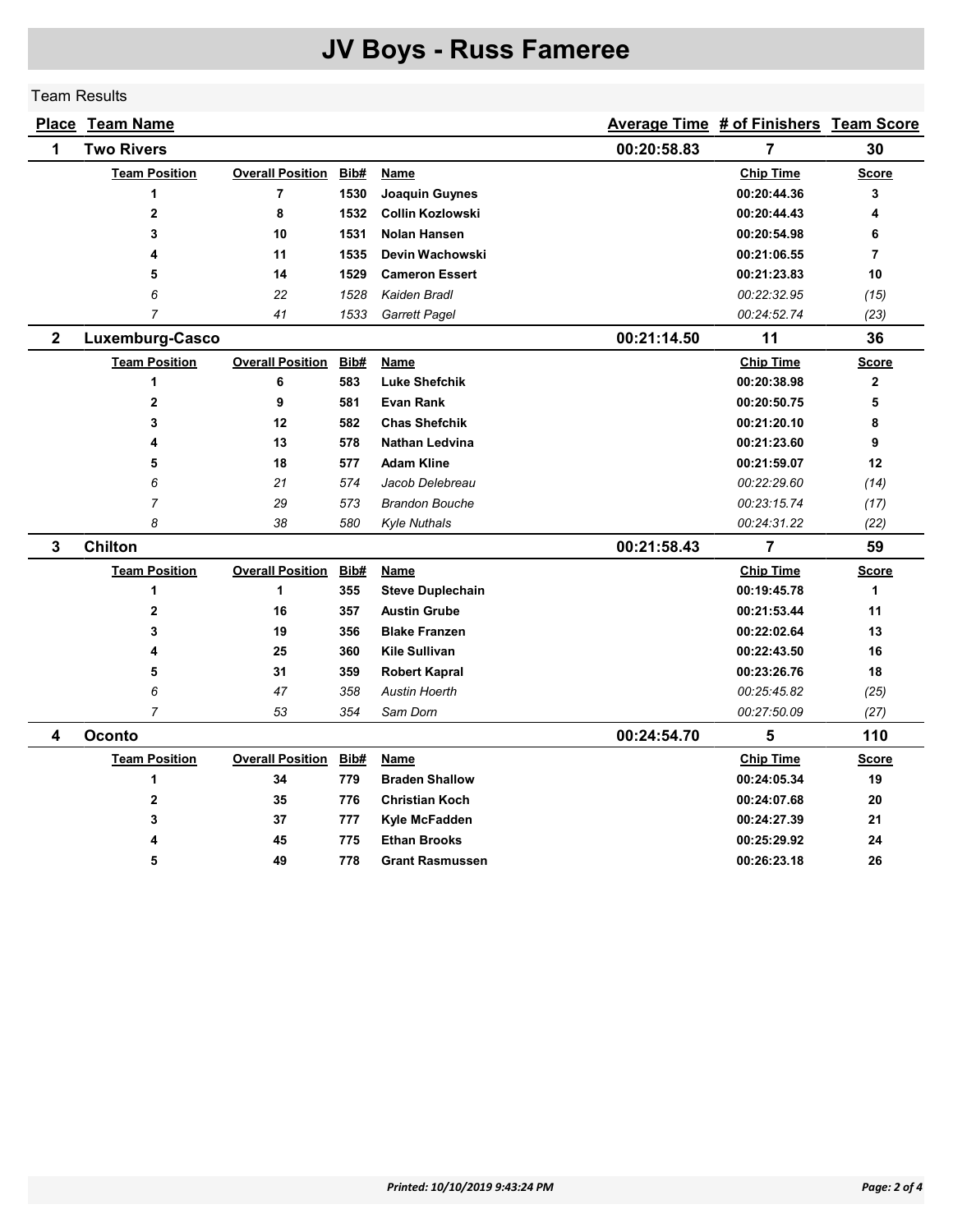#### Individual Overall Results

| <b>Overall</b> |              |            | Score Bib# Name                              | <b>Class</b> | <b>Chip Time Team</b>  |                                                            |
|----------------|--------------|------------|----------------------------------------------|--------------|------------------------|------------------------------------------------------------|
| 1              | 1            | 355        | <b>Steve Duplechain</b>                      | <b>SR</b>    | 00:19:45.78 Chilton    |                                                            |
| 2              | 0            | 548        | <b>Brandon Stephany</b>                      | JR           | 00:20:02.84 Kiel       |                                                            |
| 3              | 0            | 547        | Clayton Meyer                                | SO           | 00:20:03.12 Kiel       |                                                            |
| 4              | 0            | 545        | <b>Isaac Herr</b>                            | SO           | 00:20:04.06 Kiel       |                                                            |
| 5              | 0            | 546        | <b>Mason Lewis</b>                           | JR           | 00:20:10.47 Kiel       |                                                            |
| 6              | $\mathbf{2}$ | 583        | <b>Luke Shefchik</b>                         | JR           |                        | 00:20:38.98 Luxemburg-Casco                                |
| 7              | 3            | 1530       | Joaquin Guynes                               | SO           |                        | 00:20:44.36 Two Rivers                                     |
| 8              | 4            | 1532       | <b>Collin Kozlowski</b>                      | <b>FR</b>    |                        | 00:20:44.43 Two Rivers                                     |
| 9              | 5            | 581        | <b>Evan Rank</b>                             | JR           |                        | 00:20:50.75 Luxemburg-Casco                                |
| 10             | 6            | 1531       | <b>Nolan Hansen</b>                          | <b>SR</b>    |                        | 00:20:54.98 Two Rivers                                     |
| 11             | 7            | 1535       | Devin Wachowski                              | <b>SR</b>    |                        | 00:21:06.55 Two Rivers                                     |
| 12             | 8            | 582        | <b>Chas Shefchik</b>                         | SO           |                        | 00:21:20.10 Luxemburg-Casco                                |
| 13             | 9            | 578        | Nathan Ledvina                               | JR           |                        | 00:21:23.60 Luxemburg-Casco                                |
| 14             | 10           | 1529       | <b>Cameron Essert</b>                        | <b>FR</b>    |                        | 00:21:23.83 Two Rivers                                     |
| 15             | 0            | 824        | Landon Budz                                  | <b>FR</b>    |                        | 00:21:28.40 Oconto Falls                                   |
| 16             | 11           | 357        | <b>Austin Grube</b>                          | FR           | 00:21:53.44 Chilton    |                                                            |
| 17             | 0            | 334        | Griffin Slezewski                            | JR           |                        | 00:21:58.37 Southern Door                                  |
| 18             | 12           | 577        | <b>Adam Kline</b>                            | <b>JR</b>    |                        | 00:21:59.07 Luxemburg-Casco                                |
| 19             | 13           | 356        | <b>Blake Franzen</b>                         | <b>FR</b>    | 00:22:02.64 Chilton    |                                                            |
| 20             | 0            | 870        | Charlie Hoefner                              | SO           | 00:22:13.95 Reedsville |                                                            |
| 21             | (14)         | 574        | Jacob Delebreau                              | SR           |                        | 00:22:29.60 Luxemburg-Casco                                |
| 22             | (15)         | 1528       | Kaiden Bradl                                 | SO           | 00:22:32.95 Two Rivers |                                                            |
| 23             | 0            | 825        | <b>Colton Rohr</b>                           | SR           |                        | 00:22:38.51 Oconto Falls                                   |
| 24             | 0            | 872        | David Timm                                   | <b>FR</b>    | 00:22:41.54 Reedsville |                                                            |
| 25             | 16           | 360        | Kile Sullivan                                | <b>FR</b>    | 00:22:43.50 Chilton    |                                                            |
| 26             | 17           | 685        | <b>Aaron Strum</b>                           | JR           | 00:22:46.72 Roncalli   |                                                            |
| 27             | 18           | 680        | <b>Luke Koschnick</b>                        | <b>JR</b>    | 00:22:59.95 Roncalli   |                                                            |
| 28             | 0            | 331        | Drew DeFere                                  | JR           |                        | 00:23:09.36 Southern Door                                  |
| 29             | (17)         | 573        | <b>Brandon Bouche</b>                        | SR           |                        | 00:23:15.74 Luxemburg-Casco                                |
| 30             | 0            | 335        | Corentin Valette                             | JR           |                        | 00:23:23.15 Southern Door                                  |
| 31             | 18           | 359        | <b>Robert Kapral</b>                         | SΟ           | 00:23:26.76 Chilton    |                                                            |
| 32             | 21           | 684        | Evan Orth                                    | FR           | 00:23:28.88 Roncalli   |                                                            |
| 33             | 22           | 677        | <b>Brenden Battag</b>                        | so           | 00:23:35.21 Roncalli   |                                                            |
| 34             | 19           | 779        | <b>Braden Shallow</b>                        | SO           | 00:24:05.34 Oconto     |                                                            |
| 35             | 20           | 776        | <b>Christian Koch</b>                        | SO           | 00:24:07.68 Oconto     |                                                            |
| 36             | 0            | 515        | <b>Brian Weist</b>                           | FR           | 00:24:09.17 Kewaunee   |                                                            |
| 37             | 21           | 777        | Kyle McFadden                                | SO           | 00:24:27.39 Oconto     |                                                            |
| 38<br>39       | (22)<br>0    | 580<br>575 | <b>Kyle Nuthals</b><br><b>Hank Goldsmith</b> | JR<br>FR     |                        | 00:24:31.22 Luxemburg-Casco<br>00:24:44.47 Luxemburg-Casco |
| 40             | 0            | 579        | Travis LeGrave                               | JR           |                        | 00:24:46.79 Luxemburg-Casco                                |
| 41             | (23)         | 1533       | <b>Garrett Pagel</b>                         | SO           | 00:24:52.74 Two Rivers |                                                            |
| 42             | 0            | 871        | James Kenneke                                | SO           | 00:24:57.94 Reedsville |                                                            |
| 43             | 0            | 333        | Nicholas Kallin                              | FR           |                        | 00:25:21.38 Southern Door                                  |
| 44             | 28           | 687        | Nick Welecka                                 | JR           | 00:25:26.80 Roncalli   |                                                            |
| 45             | 24           | 775        | <b>Ethan Brooks</b>                          | JR           | 00:25:29.92 Oconto     |                                                            |
| 46             | 0            | 703        | Alex Baranowski                              | SO           | 00:25:43.25 Mishicot   |                                                            |
| 47             | (25)         | 358        | <b>Austin Hoerth</b>                         | SR           | 00:25:45.82 Chilton    |                                                            |
| 48             | (31)         | 683        | lan Onesti                                   | FR           | 00:25:54.94 Roncalli   |                                                            |
| 49             | 26           | 778        | <b>Grant Rasmussen</b>                       | SR           | 00:26:23.18 Oconto     |                                                            |
| 50             | 0            | 516        | Matt Wery                                    | <b>FR</b>    | 00:26:31.17 Kewaunee   |                                                            |
| 51             | 0            | 576        | Alex Hanmann                                 | JR           |                        | 00:27:24.39 Luxemburg-Casco                                |
|                |              |            |                                              |              |                        |                                                            |